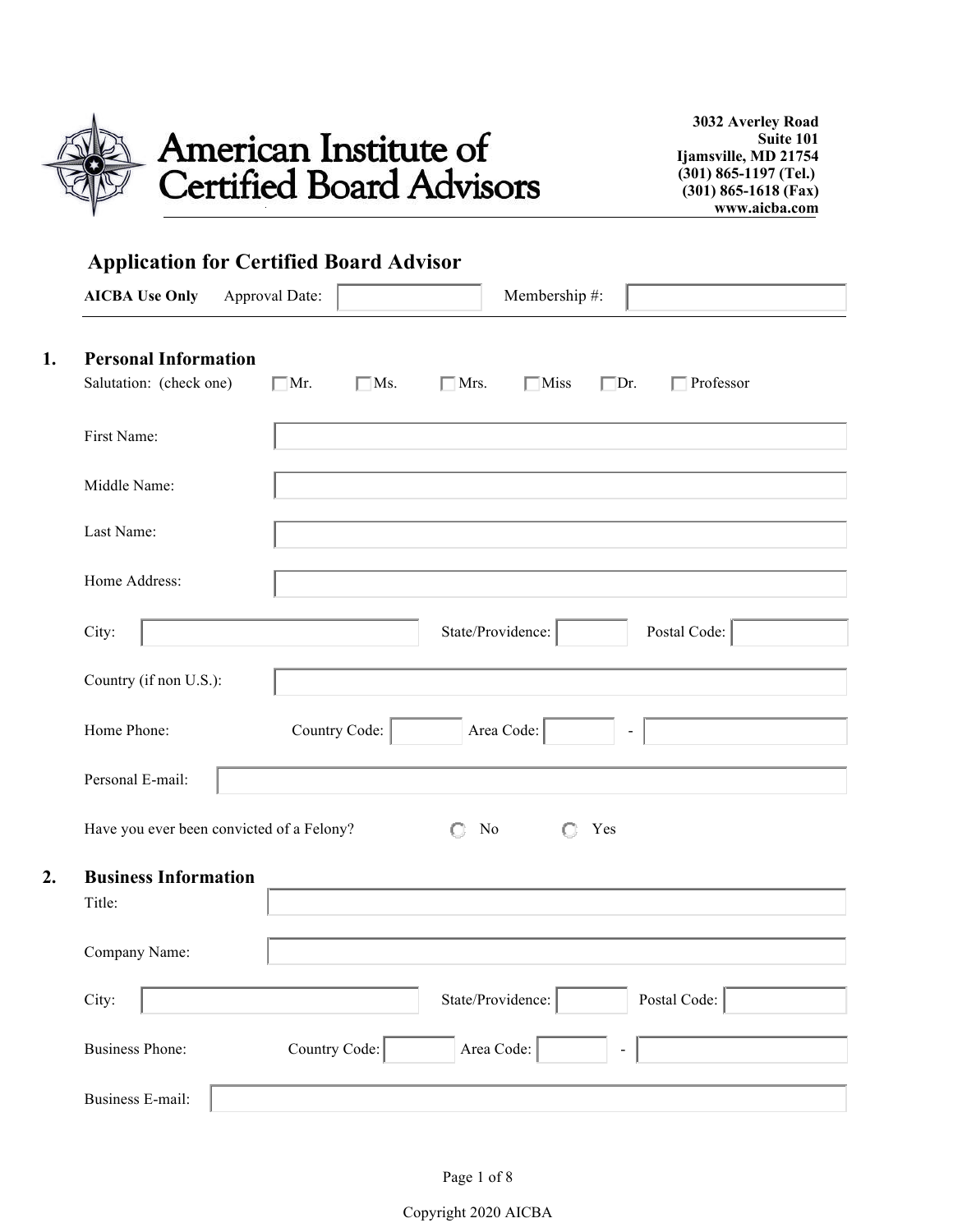# **3. Education**

| <b>Undergraduate School</b> |                                                                              |
|-----------------------------|------------------------------------------------------------------------------|
| College/University:         |                                                                              |
| City/State/Country:         |                                                                              |
| Degree Awarded:             | Date Conferred:<br>Major:                                                    |
| <b>Undergraduate School</b> |                                                                              |
| College/University:         |                                                                              |
| City/State/Country:         |                                                                              |
| Degree Awarded:             | Date Conferred:<br>Major:                                                    |
| <b>Undergraduate School</b> |                                                                              |
| College/University:         |                                                                              |
| City/State/Country:         |                                                                              |
| Degree Awarded:             | Date Conferred:<br>Major:                                                    |
|                             | <b>Graduate School (Masters, JD, Doctorate or other Post-Graduate Work):</b> |
| College/University:         |                                                                              |
| City/State/Country:         |                                                                              |
| Degree Awarded:             | Date Conferred:<br>Major:                                                    |
|                             | <b>Graduate School (Masters, JD, Doctorate or other Post-Graduate Work):</b> |
| College/University:         |                                                                              |
| City/State/Country:         |                                                                              |
| Degree Awarded:             | Date Conferred:<br>Major:                                                    |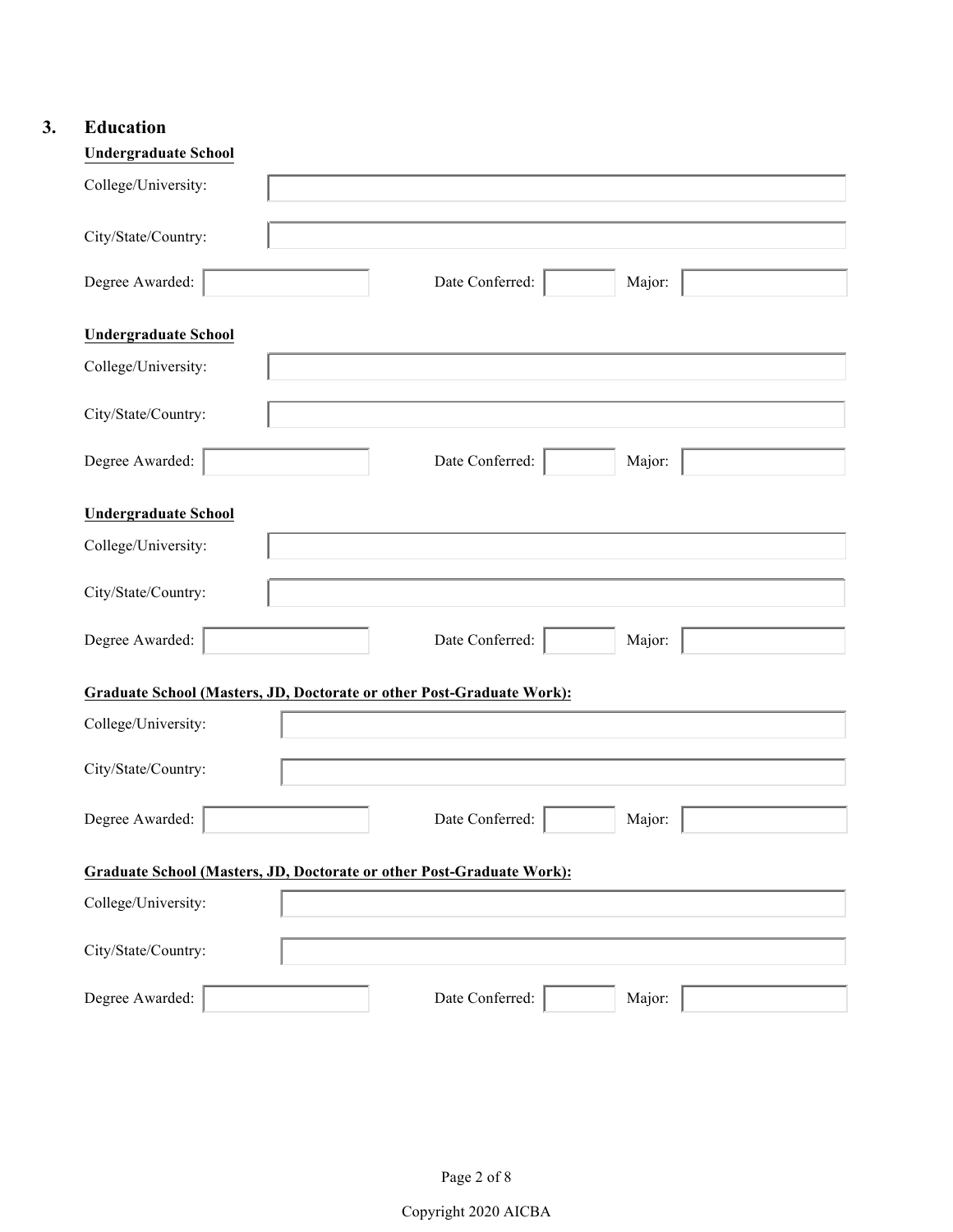#### **Graduate School (Masters, JD, Doctorate or other Post-Graduate Work):**

| College/University: |                           |
|---------------------|---------------------------|
| City/State/Country: |                           |
| Degree Awarded:     | Date Conferred:<br>Major: |

Please list or attach any specialized education and/or training:

# **4. Professional Licenses & Certifications**

| A.        | Designation:            |                             |  |
|-----------|-------------------------|-----------------------------|--|
|           | License/Certification # | License/Certification Date: |  |
| <b>B.</b> | Designation:            |                             |  |
|           | License/Certification # | License/Certification Date: |  |
| C.        | Designation:            |                             |  |
|           | License/Certification # | License/Certification Date: |  |
| D.        | Designation:            |                             |  |
|           | License/Certification # | License/Certification Date: |  |

# **5. Experience:**

Please attach a current resume and if available a Bio.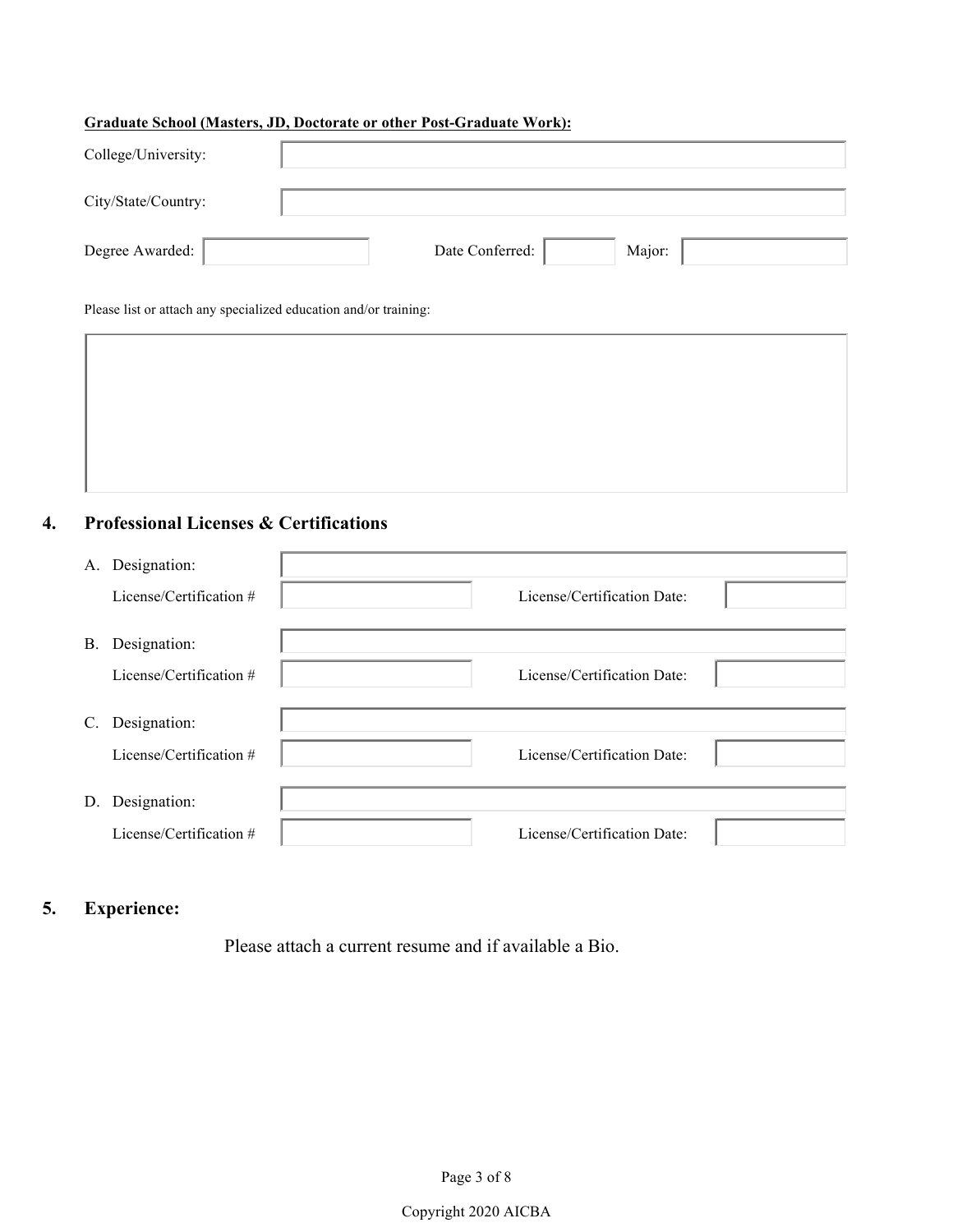### **6. Board Experience:**

*Please Note:* **If you have not yet served on a Board or acted as a Trusted Advisor to a Board, please skip this section and move onto Sections 7 and 8.** 

**6A. If you serve/served on a Board (For-Profit or Not-for-Profit), complete the information below (please note that if you wish to detail** *more than one Board* **please attach additional copies of this section with your application):** 

| Company or Organization Name:                                |                                                                                                                                                                                                                                           |  |
|--------------------------------------------------------------|-------------------------------------------------------------------------------------------------------------------------------------------------------------------------------------------------------------------------------------------|--|
| Company or Organization Address:                             |                                                                                                                                                                                                                                           |  |
| City:                                                        | State:<br>Country:                                                                                                                                                                                                                        |  |
| Company Type:<br>$\Box$ Public<br>$\Box$ Private             | $\Box$ Not-for-Profit                                                                                                                                                                                                                     |  |
| Revenue:                                                     | Company or Organization Website:                                                                                                                                                                                                          |  |
| Role You Serve/Served on the Board (check all that applies): |                                                                                                                                                                                                                                           |  |
| Chairman of the Board                                        | Audit Committee                                                                                                                                                                                                                           |  |
| <b>Executive Committee</b>                                   | <b>Compensation Committee</b>                                                                                                                                                                                                             |  |
| Risk Mgt Committee                                           | <b>Strategy Committee</b>                                                                                                                                                                                                                 |  |
| Technology Committee                                         | <b>Information Technology</b>                                                                                                                                                                                                             |  |
| <b>Cyber Security Committee</b>                              | Crisis Management Group                                                                                                                                                                                                                   |  |
| Strategic Development - M&A                                  | Other                                                                                                                                                                                                                                     |  |
| Other $(s)$ :                                                |                                                                                                                                                                                                                                           |  |
| Company or Organization Name:                                | If you advise/advised on a Board (For-Profit or Not-for-Profit), complete the<br>information below (please note that if you wish to detail more than one Board<br>please attach additional copies of this section with your application): |  |
| Company or Organization Address:                             |                                                                                                                                                                                                                                           |  |
| City:                                                        | Country:<br>State:                                                                                                                                                                                                                        |  |
| Company Type:<br>Public                                      | Not-for-Profit<br>Private                                                                                                                                                                                                                 |  |
| Revenue:                                                     | Company or Organization Website:                                                                                                                                                                                                          |  |

Copyright 2020 AICBA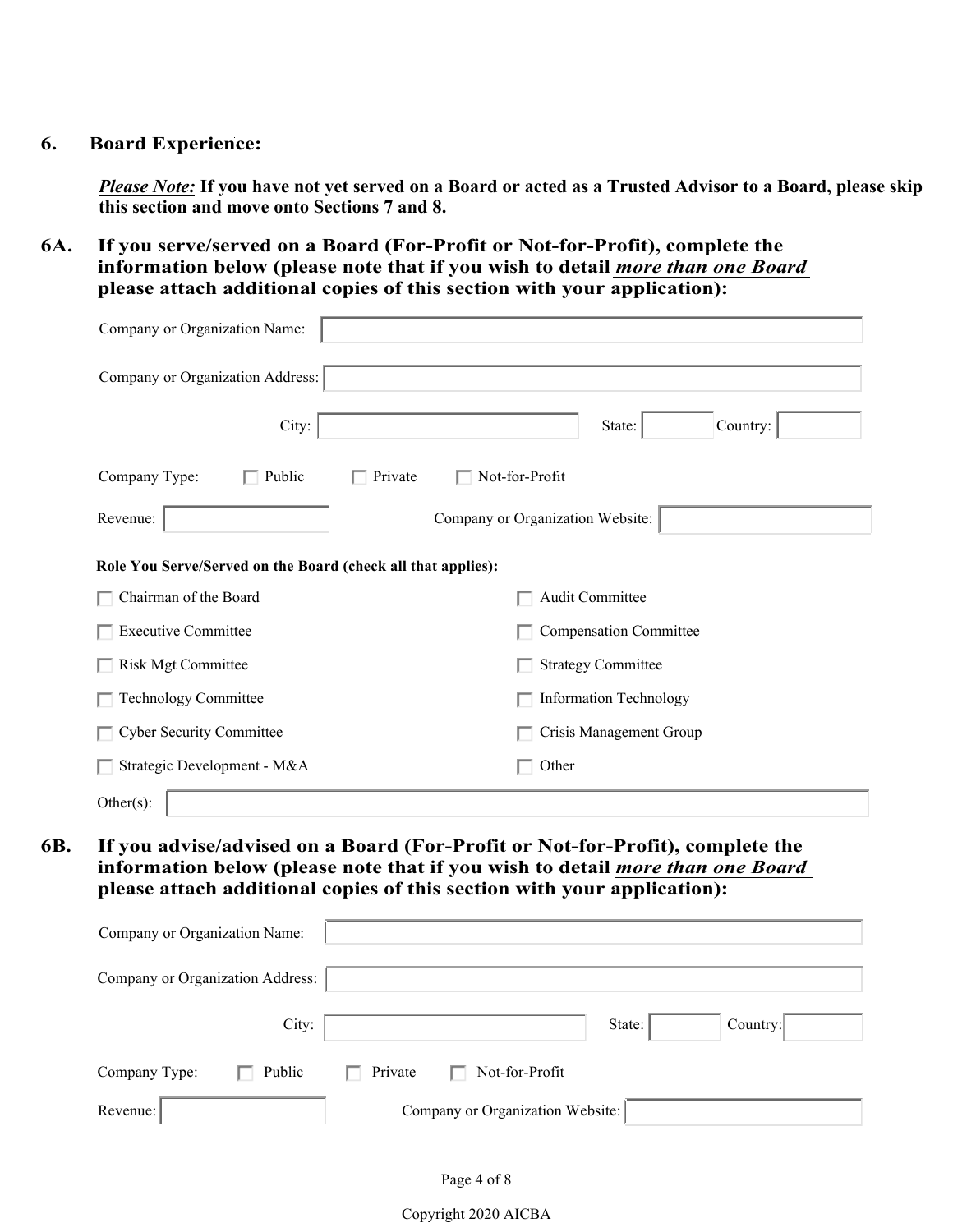#### **Advisory Role You Serve/Served to the Board (check all that applies):**

| Legal                           | Strategy & Management Consulting |
|---------------------------------|----------------------------------|
| Compensation & Benefits         | <b>Information Systems</b>       |
| <b>Cyber Security</b>           | <b>Risk Management</b>           |
| FCPA/Whistle Blower Issues      | <b>Business Processes</b>        |
| Country Advisory/Political Risk | <b>Investment Banking</b>        |
| Outside Auditor                 | Humans Resources                 |
| Scientific/Industry Technology  | Security                         |
| Strategic Development - M&A     | Manufacturing                    |
| Financial/Cash Management       | Crisis Management                |
| Other(s):                       |                                  |

### **7. Professional Recommendation:**

**Please include one letter of recommendation (Limited to two pages) from an executive to whom you have reported**, **a senior level colleague, a fellow Director and/or Member of the Board of an organization for which you have worked as a Trusted Advisor. Your recommendation should include reference to your direct involvement in resolving any type of strategic decision making, organizational oversight and/or integrity breakdown as well as of material crisis involving but not limited too the following:** 

- 1. Strategic decision(s) involving the direction of the organization.
- 2. Strategic decision(s) involving the resolution of any conflict/dilemma between shareholder/stakeholder interests and the personal interests of executive management.
- 3. Assessing key management performance.
- 4. Serious issues involving the oversight of the organization's management, employees, partners/alliances, customers, vendors as well as both inside and outside integrity monitoring functions such as the external auditors, legal counsel, corporate security, etc.
- 5. Serious ethical, socially responsible or legal misconduct that required immediate attention.
- 6. Major crisis management.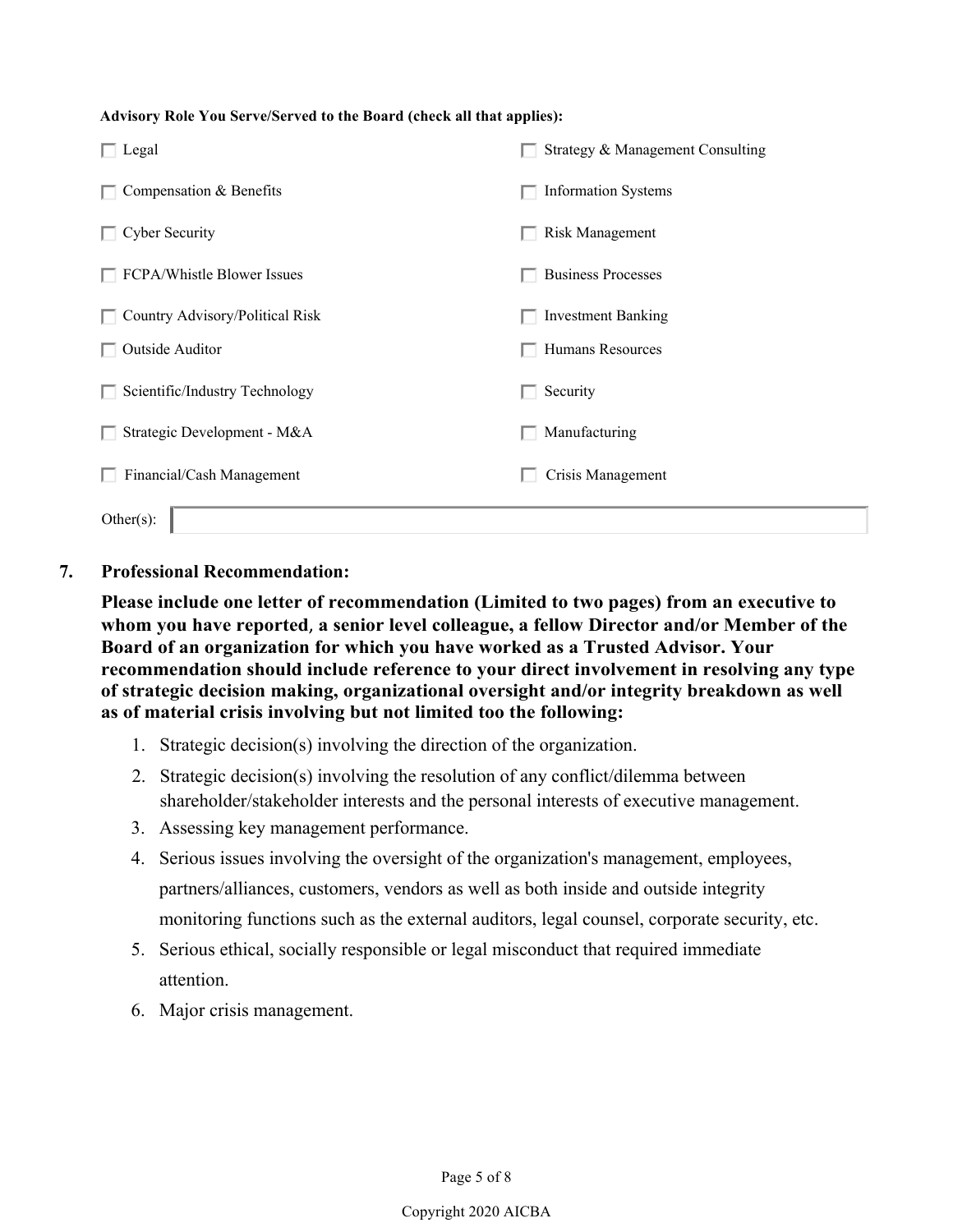# **8. Personal Case Study:**

*Please Note: The Case Study is required for anyone who has not yet served on a Board or acted as a Trusted Advisor to a Board. It is optional for those with material Board Directorship and/or Advisory experience.* 

**Please provide us with a personal case study with your application summarizing your direct involvement, as a Board member, Trusted Advisor or professional/executive, in resolving any type of strategic decision, organizational oversight and/or integrity breakdown as well as any type of material crisis involving but no limited to the following issues:**

- 1. Strategic decision(s) involving the direction of the organization.
- 2. Strategic decision(s) involving the resolution of any conflict/dilemma between shareholder/stakeholder interests and the personal interests of executive management.
- 3. Assessing key management performance.
- 4. Serious issues involving the oversight of the organization's management, employees, partners/alliances, customers, vendors as well as both inside and outside integrity monitoring functions such as the external auditors, legal counsel, corporate security, etc.
- 5. Serious ethical, socially responsible or legal misconduct that required immediate attention.
- 6. Major crisis management.

Please limit your response to two pages, *summarizing* (using bullet points if possible) the following:

- 1. The background of the organization and its operating environment (competitive, globalization, technological, financial, regulatory & political elements).
- 2. Describe the incident or board/executive decision itself as well as the organizational issue(s) involved.
- 3. Your role.
- 4. The board's/organization's resolution to the issue(s).
- 5. The strengths & weaknesses of the resolution as well as your lessons learned.

### *Please feel free to sanitize any information necessary to preserve confidentiality.*

### Copyright 2020 AICBA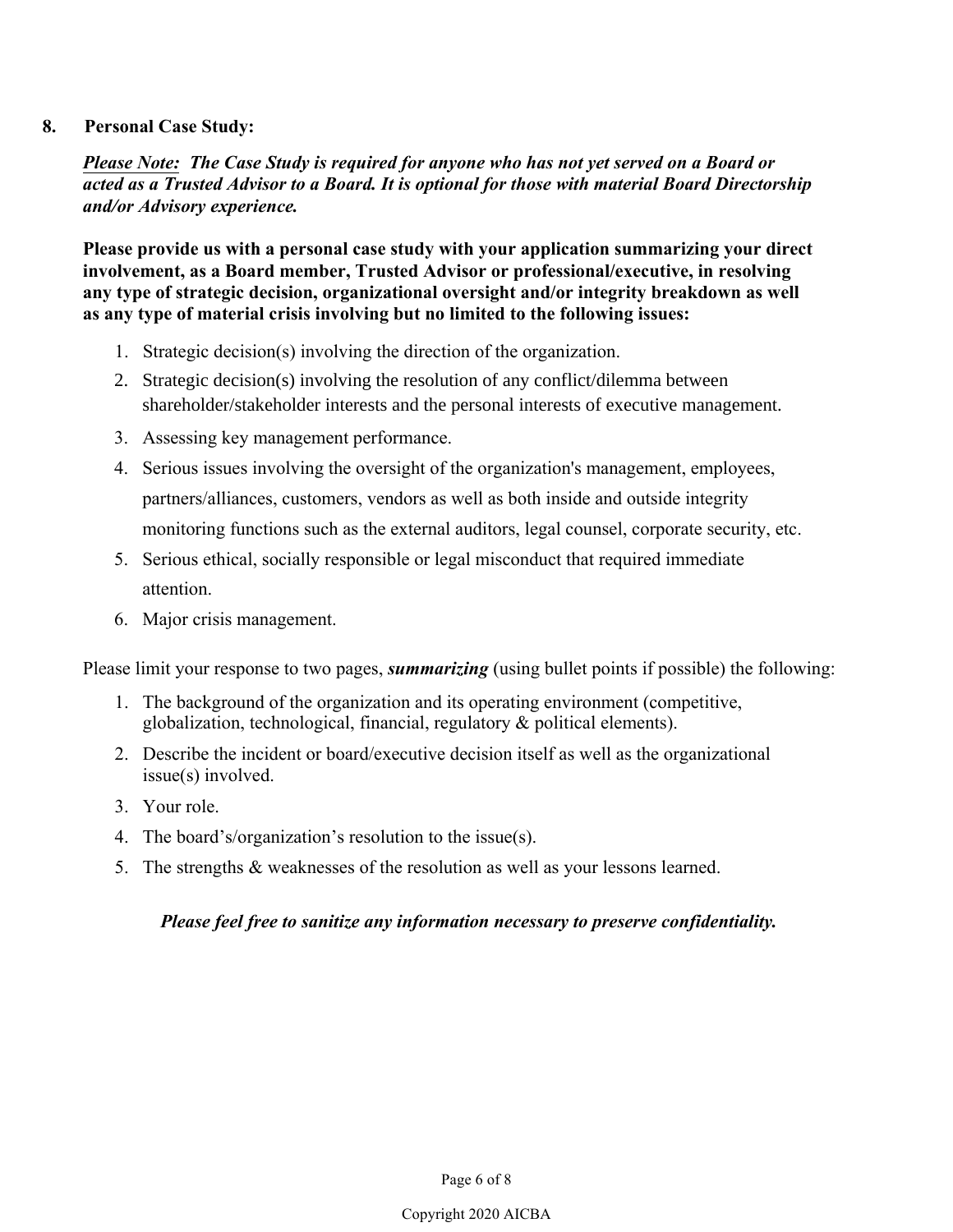# **9. Application for Certification Under the Professional Achievement Certification Program of the AICBA:**

I understand that the certification will be based on the information provided above and that I may be asked to provide additional supporting information.

# **Applicant's Signature:**

I declare that all of the information contained in this application is true and correct and agreed to provide any supporting documentation requested by the AICBA.

If accepted, I agree to abide by the AICBA Code of Conduct along with fulfilling Continuing Professional Education requirements. I understand that I must renew my membership annually and be a member in good standing in order to retain the professional designation. I understand that any certifications awarded will be revoked for failure to renew my membership and that I CANNOT hold myself out as certified if I am not an active member in good standing.

### **For electronic signature type your "full name"**

**Date:**

**10. Fees & Dues (**Note: Application fee is required with the application):

CBA one time application processing fee:

**US & Canada - \$129 International - \$239**

Annual dues for Certified Board Advisor:

**US & Canada - \$249 International - \$269**

*The application fee is nonrefundable.*

Please make check or money order payable to the **AMERICAN INSTITUTE of CERTIFIED BOARD ADVISORS** or if you wish, you may pay with PayPal or with a credit card through PayPal. Please see the Tab for "CBA Payments".

First-year annual dues payment will be billed upon AICBA approval of your application for Certified Board Advisor.

Future dues are billed annually on certification anniversary date.